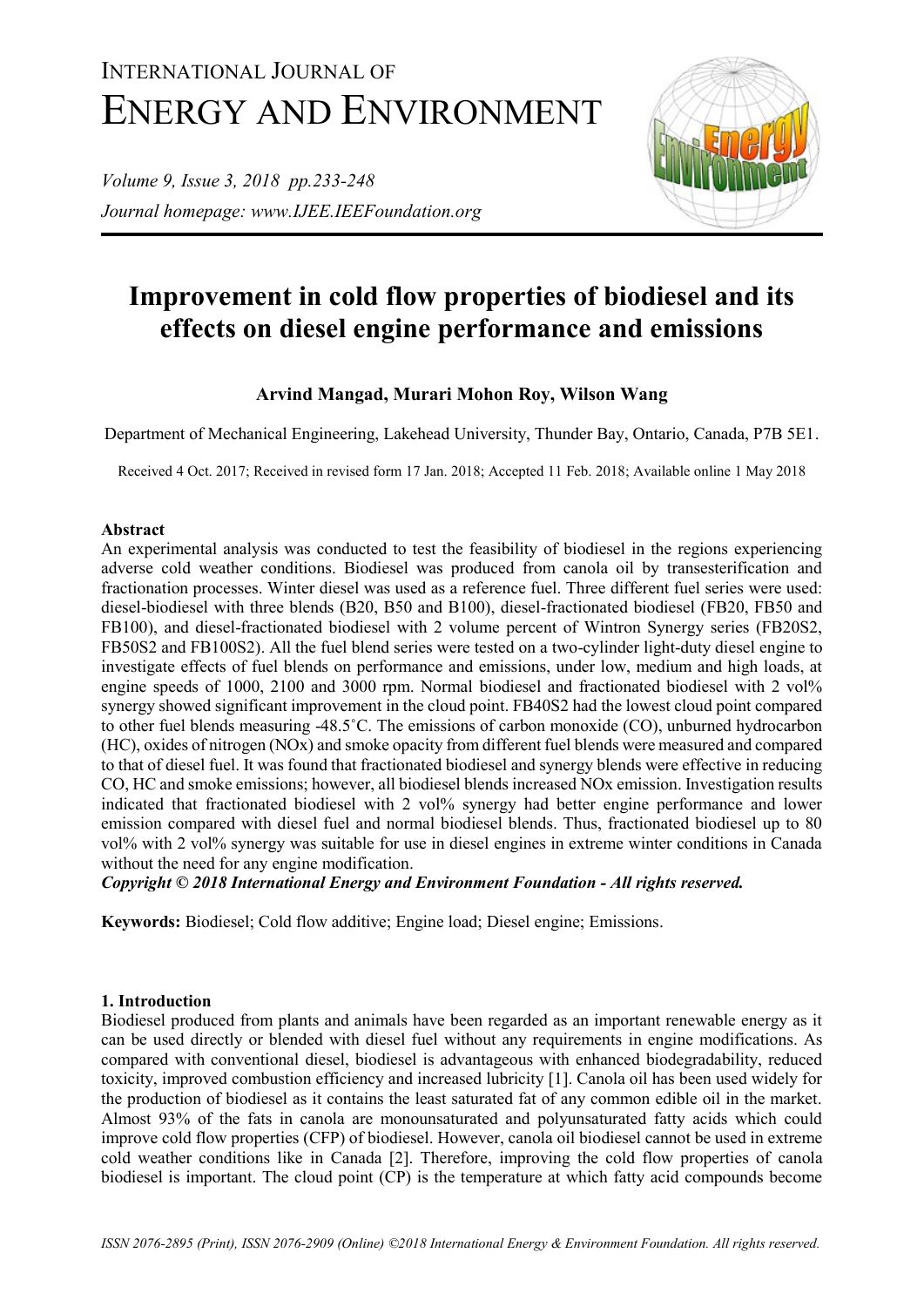cloudy due to formation of crystals and solidification of saturates. Several methods have been proposed in literature to improve the cold flow properties of biodiesels: blending with diesel, adding additives, and winterization of biodiesel with fractionation process. The well accepted method to reduce the crystal accumulation with decrease in temperature could be blending biodiesel with additives, which not only improves the cold flow properties, but also improves the emissions [3]. Many studies have been done on winterization of biodiesel and its effect on cold flow properties of biodiesel [4], which have indicated that biodiesel produced from feedstocks usually require certain winterization processes to achieve some particular type of saturated fatty acid reductions, as the components of saturated fatty acid differs for a specific feedstock. Vegetable oils are mixtures of triglycerides from various fatty acids, and fatty acids with long carbon chains affect CFPs.

A study by Verma et al. [5] on the experimental analysis of palm biodiesel found that CP and pour point (PP) of palm biodiesel improved significantly by blending with diesel fuel, while blending with kerosene showed remarkable enhancement. Bhale et al. [6] studied the effect of ethanol, kerosene and additives on cold flow properties of biodiesel; it was concluded that biodiesel-ethanol blend was a sustainable alternative fuel to improve cold flow behavior and reduce CO, NOx and smoke emissions without affecting the engine performance. Studies in [7] showed that two branched chain fatty acid methyl esters (BC-FAME) mixed with biodiesel produced from canola, palm and soybean oil could decrease their CP and PP. It was found that increasing BC-FAME between 17 and 39 mass percentage helped improve the CP and PP of the biodiesel blends without increasing the viscosity under the specified limits of ASTM standards. Chastek [8] tested several solvent and polymeric additives to improve the CFP of canola biodiesel; and it was found that 1% of poly (lauryl methacrylate) improved the cold filter plugging point (CFPP) and PP by 20˚C and 30˚C, respectively.

To overcome the problem of lower yield in fractionation process with no significant reduction in PP, researchers have come up with an idea of winterizing methyl esters with different solvents, such as methanol, acetone, chloroform and hexane [9]. Methanol, which is easily available in the market, offers the benefit that winterization may be easily incorporated into the industrial biodiesel production facilities. The saturated methyl esters showed a higher immiscibility in methanol than the high molecular linear alcohols in study [10]. Methanol has also been used as a reagent in transesterification process which may boost the winterization of biodiesel in industrial biodiesel production facilities. For example, winterization of beef tallow biodiesel was done in [11] by fractional crystallization to reduce the saturated fatty acid content. The results showed reduction in CP from 21˚C to 17.4˚C, PP from 10.8˚C to 3.5˚C, density from 899 kg/m<sup>3</sup> to 861 kg/m<sup>3</sup> and kinematic viscosity from 5.5 mm<sup>2</sup>/s to 5.32 mm<sup>2</sup>/s. Wang et al. [12] conducted experiments on improving the CFP of biodiesel produced from waste cooking oil by two different processes namely surfactants and detergent fractionation. From the surfactant tests, the highest reduction in CFPP was achieved from  $-10^{\circ}$ C to  $-16^{\circ}$ C by addition of 0.02 wt% polyglycerol ester. In addition, detergent fractionation showed lowest CFPP of -17˚C from waste cooking oil biodiesel with a yield of 73%. Supercritical CO₂ extraction and fractionation were tested in [13] to recover the jatropha curcas oil from biodiesel production. The highest amount of free fatty acids (26.3 wt.%) were extracted in the first fraction and then the pressure was increased to achieve higher amount of oil removal with very low amount of free fatty acids in the later stages.

The performance of engine using biodiesel is dependent on many factors such as fuel injection and fuel properties like oxygen content, lower energy content and higher viscosity of biodiesel. Verma et al. [14] found that brake specific fuel consumption (BSFC) of biodiesel produced from cotton seed oil decreased as the load on the engine increased. It was also found that as the percentage of biodiesel in blend increased, BSFC also tended to increase. The authors of this work also investigated the effect of canola biodiesel on a two cylinder, four stroke DI diesel engine under different load conditions in [15]. It was found that there was no significant effect on BSFC up to 10% of biodiesel blends. The BSFC of pure biodiesel increased to about 5% at low load condition and 9% at high load levels. The study concluded that biodiesel has higher fuel conversion efficiency than that of diesel fuel. Similar study in [16] also revealed that there was no effect of BSFC up to 5% blend of biodiesel or canola oil in diesel fuel but it generated 1.1% to 2.3% increase in BSFC on use of 20% blends at different speeds. A study in [17] using jatropha biodiesel blends on engine performance showed BSFCs for B10 was 4% lower than diesel fuel and B20 showed similar to diesel. However, B30, B40 and B50 generated 3.4%, 5.7% and 7.5% higher than diesel fuel. Ozener et al. [18] studied the characteristic of conventional diesel fuel and biodiesel produced from soybean oil and its blends. Compared to diesel fuel, the average brake torque decreased with increasing biodiesel concentration over the entire speed range under full load condition; it was concluded that the average BSFC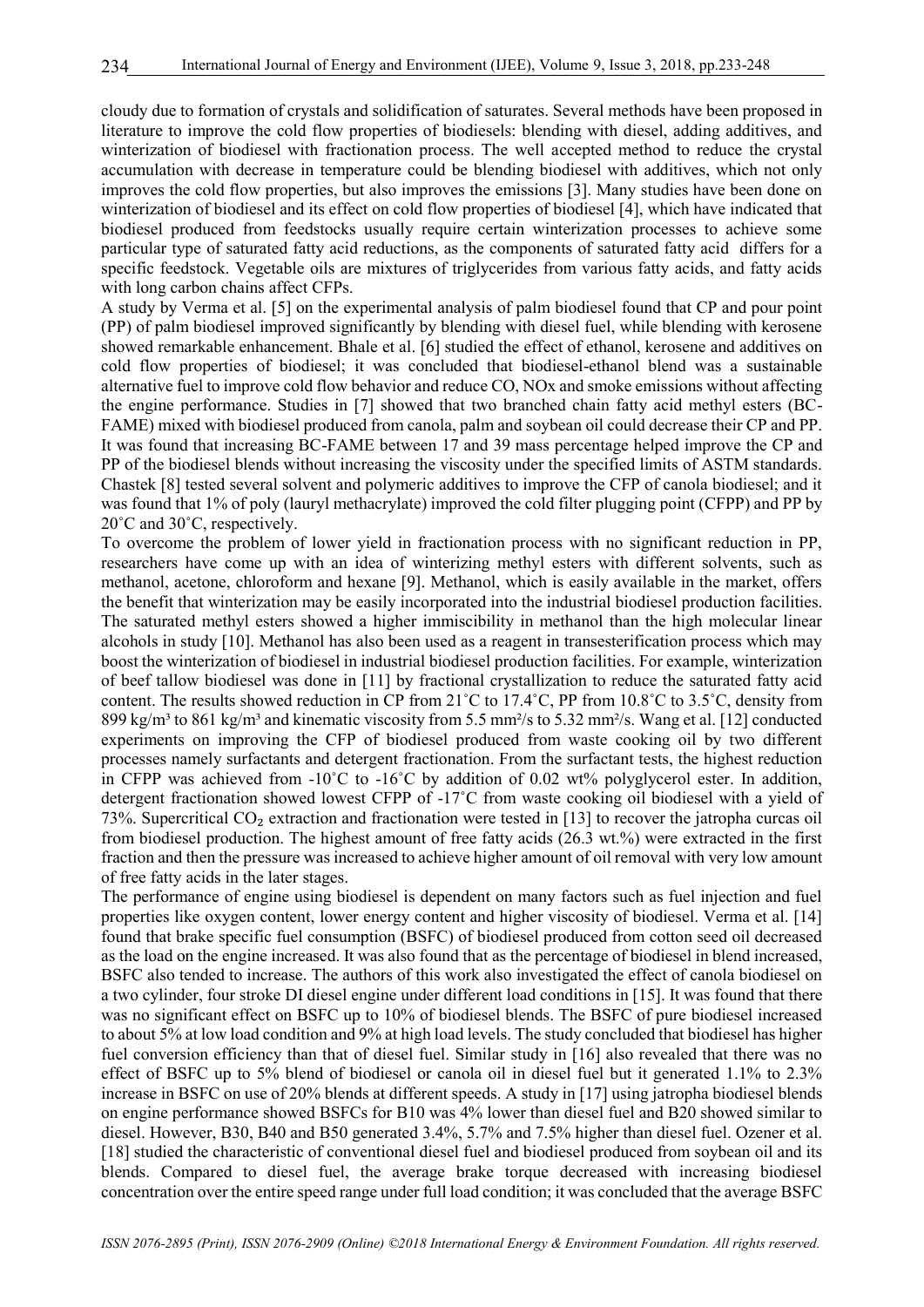values at all engine speeds for B100, B50, B20 and B10 blends were 9%, 7 %, 4% and 2% higher, respectively than those compared to diesel fuel. On the other hand,, Liaquat et al. [19] employed biodieseldiesel blend (B20) produced from palm oil on a single cylinder, four stroke diesel engine during an endurance test carried out for 250 h at 2000 rpm and 10 Nm load. The test results indicated that the B20 blend had higher BSFC compared to diesel fuel. The average percentage increase in BSFC was 3.88% during endurance testing for B20 compared with diesel fuel.

In general, pure biodiesel and biodiesel blends could reduce particulate matters (PM), partially burned or unburned HC, CO<sub>2</sub>, aromatics, poly aromatic hydrocarbons (PAHs) and CO emissions. However, there is usually a slight increase in NOx emissions compared to diesel fuels [20]. Armas et al. [21] tested biodiesel on a 4 cylinder, 4-stroke, turbocharged, intercooled diesel engine. The oxygenated biofuel was extracted from animal fats; the results showed lower HC, CO and PM emissions, and a slight decrease in NOx emissions using biodiesel. An et al. [22] studied the effects of emission from diesel engine with biodiesel produced from waste cooking oils under multiple idling conditions at 800 and 1200 rpm. The tests revealed that higher HC and NOx emissions were emitted at idle conditions but not at high rpm conditions, stating that low engine speed had significant effect on emissions when using biodiesel. Cheik et al. [23] conducted experiments using biodiesel blends on a naturally aspirated, direct injection diesel engine under different loads at 2500 rpm. The results demonstrated that the variation of engine speed and load had a great influence on engine emissions. Increasing the engine speed increased in HC emissions, however, increasing engine load generated higher emissions of CO and PM. Due to higher amount of oxygen content in biodiesel blends, NOx emissions increased slightly. Yanh et al. [24] conducted tests on a Euro IV diesel engine with biodiesel produced from waste cooking oil and its blends at four different engine speeds and under three different loads. The study revealed that low engine speed had a significant effect on the formation of CO, HC and NOx emissions. Zhang et al. [25] investigated the particulate emission characteristics of a single cylinder, direct injection diesel engine fueled with blends of butanol and pentanol in biodiesel at 10% and 20% by volume. The engine was operated at a constant engine speed of 3000 rpm and at three engine load of 25%, 50% and 75%. It was found that organic carbon and water soluble organic carbon decreased significantly with loads whereas elemental carbon increased with loads. Both the alcohol blends were able to effectively reduce particulate mass, elemental carbon emissions and PAHs at different load levels. A study done by Lanjekar et al. [26] found that coconut and palm kernel oils having high content of lauric acid produce lower amount of NOx emissions, better oxidative stability and CFP. Paper [27] investigated the performance and emissions of a four stoke, turbocharged, direct injection, four cylinder, and high-pressure common rail diesel engine with coconut biodiesel (B10, B20, B30 and B50) under different loading conditions. It was found that the BSFC was higher at different load conditions due to lower calorific value of biodiesel. CO emissions decreased and NOx emissions increased with increase in biodiesel concentration in the blend and engine load. At all load conditions, smoke emissions were lower with coconut biodiesel blends as compared with conventional diesel fuel.

As discussed in the aforementioned literature review, although there have been a number of studies on performance and emissions of biodiesel fuel, however the main problem limiting the application of biodiesel is related to its poor low temperature properties, which have not been studied adequately. There are limited studies on fractionated biodiesel being treated as a blending fuel for improving low temperature properties of biodiesel for cold climatic conditions. The objective of this study is to improve the CFP of biodiesel especially in adverse cold weather conditions. In this study, biodiesel will be blended with a reference fuel (i.e. winter-diesel). Urea fractionation will be treated with pure biodiesel to improve its cold flow properties. Fractionated (winterized) biodiesel and its blend with winter diesel will be blended to compare its CP with winter diesel. Wintron Synergy will be selected as the cold flow improver, which is a combination of polymethacrylate (PMA) compounds in a solution of mineral oil [28]. 2 vol% of Wintron Synergy will be blended with fractionated biodiesel-winter diesel blends to enhance the CFPs of fractionated biodiesel fuel series. This study also compares performance and emissions of different biodiesel blend (normal biodiesel, fractionated biodiesel and fractionated biodiesel with additive) to that of diesel fuel.

#### **2. Methods and materials**

#### 1.2 *Biodiesel production process*

In this study, canola oil will be used for the production of biodiesel. Transesterification has been widely accepted as the simplest way for the production of biodiesel. The transesterification of vegetable oils with methanol and sodium hydroxide catalyst produces biodiesel and glycerine as a by-product. One litre of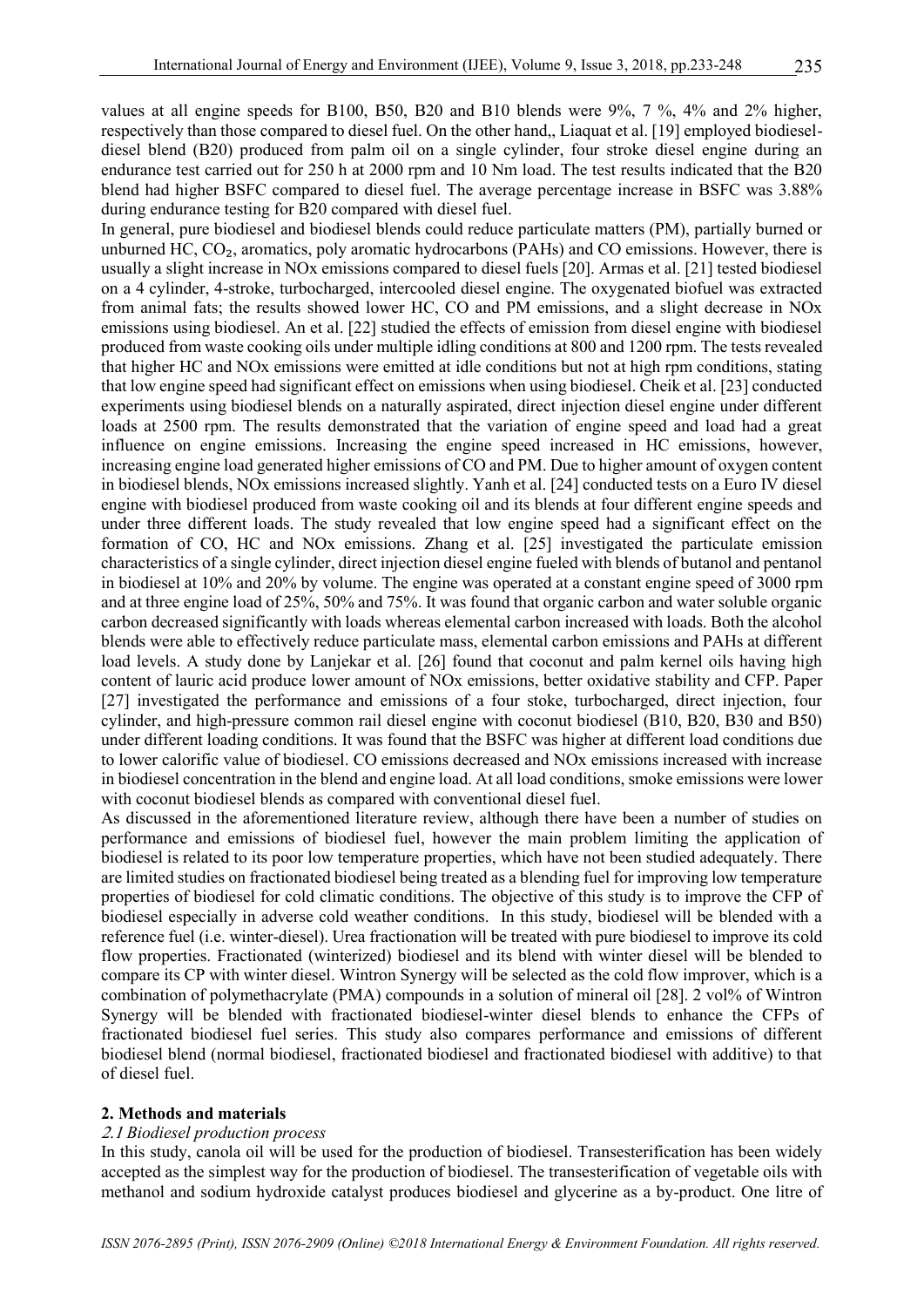canola oil can produce approximately the same amount of biodiesel. Glycerol was separated from biodiesel, and then biodiesel was washed twice. The volumetric collection efficiency, after washing, averaged a total amount of 80%. Canola oil was purchased from the local supermarket. The biodiesel production quality was tested according to ASTM 6751, which can be found in Table 1.

| Test Name                       | <b>Test Method</b>              | <b>ASTM</b> limit | Results  |
|---------------------------------|---------------------------------|-------------------|----------|
| Free Glycerin (mass%)           | ASTM D6584                      | Max. 0.02         | $\theta$ |
| Total Glycerin (mass%)          | ASTM D6584                      | Max. 0.24         | 0.112    |
| Flash Point, Closed Cup $(^0C)$ | ASTM D93                        | Min. 130          | 169      |
| Water & Sediment (vol.%)        | ASTM D2709                      | Max. 0.050        | $\theta$ |
| TAN $(mg KOH/g)$                | ASTM D664                       | Max. $0.5$        | 0.14     |
| Simulated Distillation, 50%     | ASTM D2887                      | N/A               | 359.8    |
| recovery $(^0C)$                |                                 |                   |          |
| Cetane Index                    | ASTM D976 (2 variables formula) | N/A               | 50       |
| Copper Corrosion,               | ASTM D130                       | Max. 3a           | 1a       |
| 3h @ $50^{\circ}$ C (rating)    |                                 |                   |          |

Table 1. Properties of canola biodiesel.

# 1.1 *Urea fractionation*

This method is used to fractionate biodiesel into its saturated and unsaturated components. Urea has been proved to form an adduct with saturated biodiesel. Urea in the presence of suitable amount of guest molecule would form hexagonal channels that allow for guest addition. Crystalline solids would precipitate out of the urea-methanol-biodiesel mixture (usually containing the urea-saturated biodiesel adducts) when the solution is kept for a day at room temperature. A portion that is high in unsaturated fatty acid esters would have a much lower CP than the portion high in saturates [29]. The production of fractionated biodiesel is illustrated in Figure 1.



Figure1. Method of fractionation process.

All the tests except CP were performed at Lakehead University. Fuel samples were sent to a Canadian laboratory to determine CP. Table 2 summarises the density, viscosity, heating value and CP of the tested fuel blends. CP decrease is highest with fractionated biodiesel  $+ 2$  vol% Wintron Synergy. The CP of B20  $(-28^\circ \text{C})$  is decreased to  $-36.6^\circ \text{C}$  for FB20 and to  $-47.5^\circ \text{C}$  for FB20S2, which is about 9°C and 19°C reduction, respectively. Similarly from B50 to FB50 and FB50S2, the CP reduction is 19˚C and 32˚C, respectively, and from pure biodiesel (B100) to fractionated biodiesel (FB100) and with 2 vol% synergy (FB100S2), the CP reduction is 27˚C and 33˚C respectively. The highest viscosity was measured with FB100S2 (5.19 cSt) which is lower than the ASTM maximum limit of 6 cSt.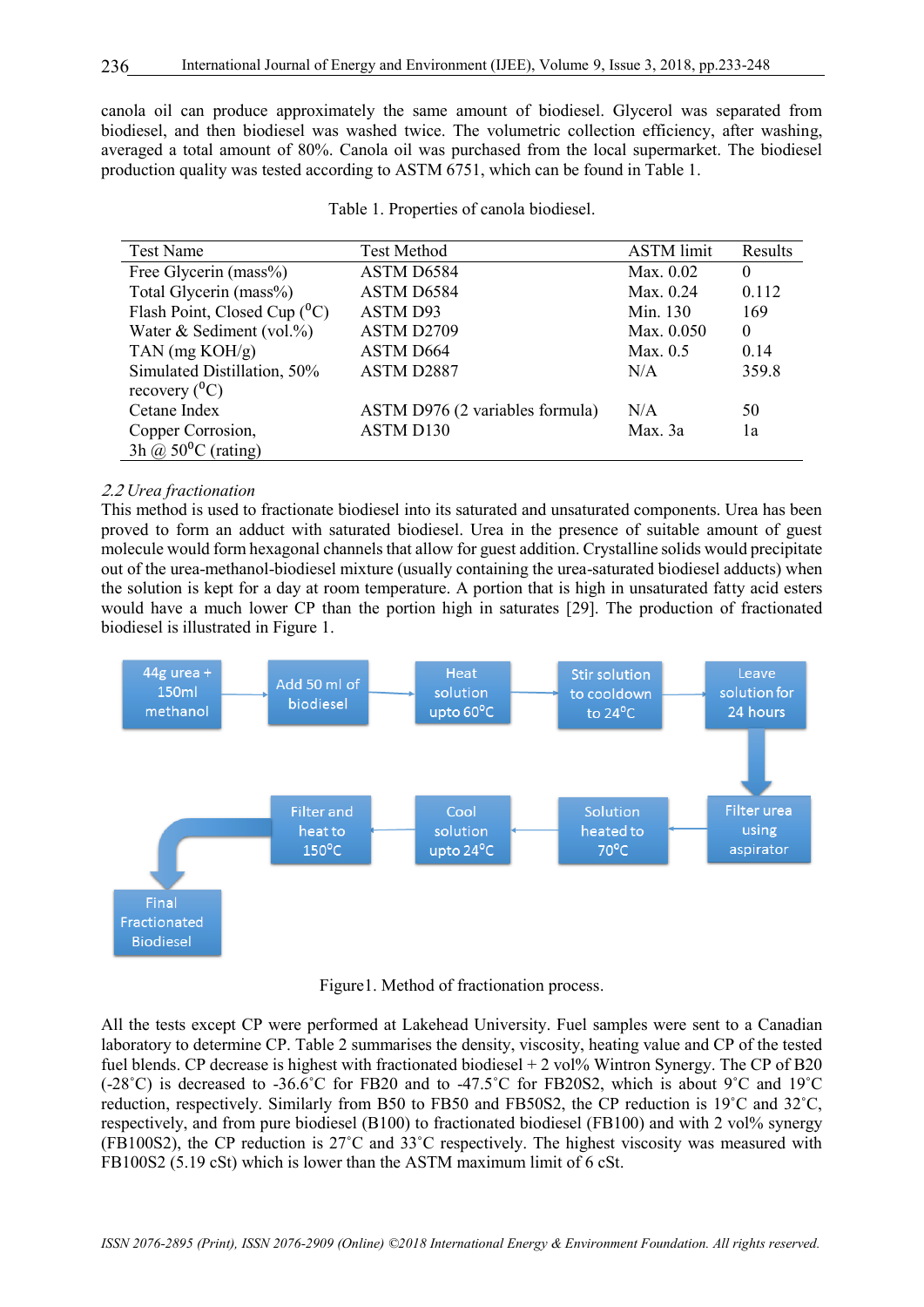| Fuels         | Cloud Point      | <b>Heating Value</b> | Density    | Viscosity         |
|---------------|------------------|----------------------|------------|-------------------|
|               | ${}^0\mathrm{C}$ | (kJ/Kg)              | $(kg/m^3)$ | $(cSt (a) 40^0C)$ |
| <b>B20</b>    | $-28$            | 44519                | 840        | 2.46              |
| <b>FB20</b>   | $-36.6$          | 44486                | 843        | 2.45              |
| <b>FB20S2</b> | $-47.5$          | 43887                | 850        | 2.67              |
| <b>B50</b>    | $-16$            | 42953                | 855        | 3.22              |
| <b>FB50</b>   | $-35.6$          | 42855                | 863        | 3.29              |
| <b>FB50S2</b> | $-48.2$          | 42265                | 870        | 3.51              |
| <b>B100</b>   | $-2.6$           | 40296                | 880        | 4.33              |
| FB100         | $-31.7$          | 40136                | 895        | 4.41              |
| FB100S2       | $-37.7$          | 39564                | 901        | 5.19              |

Table 2. Fuel properties of biodiesel, biodiesel-diesel, fractionated biodiesel-diesel, fractionated biodiesel-synergy blends.

#### 1.2 *Engine under study*

A light-duty diesel engine has been used in this study at variable engine loads and speeds, which is a Hatz 2G 40 with air-cooled 2-cylinder four stroke DI diesel engine. Figure 2 shows the schematic diagram of the experimental test setup for the light-duty engine. Table 3 summarizes the engine specifications.



Figure 2. Schematic diagram of diesel engine test setup.

|  | Table 3. Engine specifications of light-duty engine. |  |  |
|--|------------------------------------------------------|--|--|
|  |                                                      |  |  |

| Engine Make and Model    | Hatz 2G40/2G40H    |
|--------------------------|--------------------|
| Engine Type              | Four stroke        |
| Number of Cylinders      | Two                |
| Bore/Stroke              | 92mm/75mm          |
| Displacement             | $997 \text{ cm}^3$ |
| <b>Compression Ratio</b> | 20.5:1             |
| Max. rated power         | 17 kW @ 3600 rpm   |

#### 1.2 *Engine test procedure*

The tests were conducted to examine the performance and emissions of various winter diesel fuel blends on the engine. The first series consisted of winter diesel blends which have been blended with normal biodiesel at different volume percentages (20 vol%, 50 vol% and 100 vol%). The second series comprised of fractionated biodiesel blends in which winter diesel was blended with fractionated biodiesel at three different volume percentages (20 vol%, 50 vol% and 100 vol%). Finally, winter diesel-fractionated biodiesel was treated with 2 vol% Wintron Synergy with 20 vol%, 50 vol% and 100 vol% of fractionated biodiesel.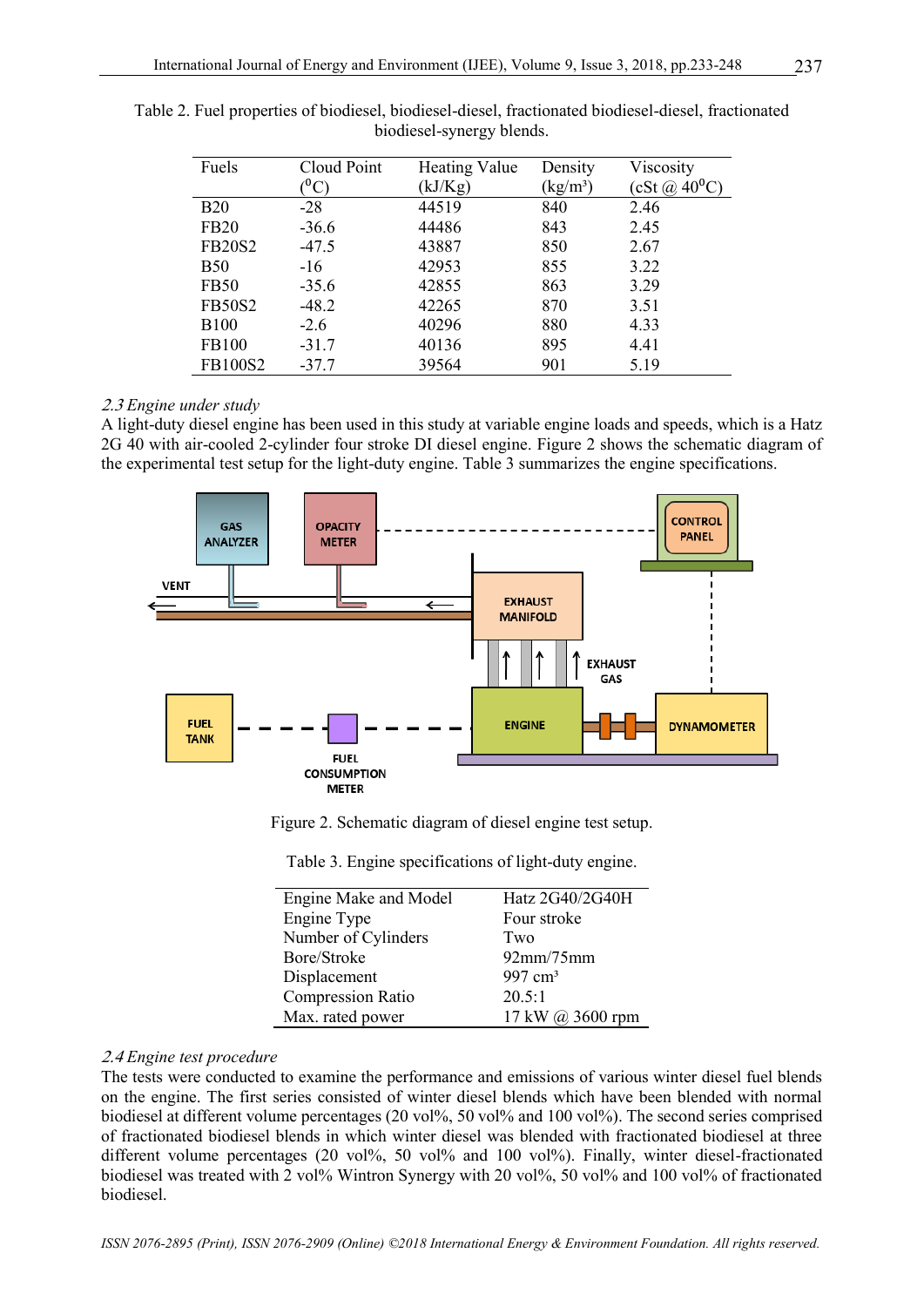The engine was tested over 90 minutes under low, medium and high loads at different engine speeds for each fuel blend. At the beginning of each test, engine was run for warm-up for approximately 10 minutes. CO, HC, NOx and smoke emissions were measured at each engine load and speed at an interval of one minute. A multi-gas analyzer (NOVA Model 7466 PK) was used to measure regulated emissions. A separate CO analyzer (DWYER 1205A) with better resolution was used to measure the CO emissions. A smoke opacity meter was used to measure the smoke opacity. Specifications on measurement devices are summarized in Table 4. At least three tests of the same condition were performed and the average value is used to plot a graph. Similar conditions are maintained for all the tests for better comparison of the results .

| Method of Detection      | <b>Species</b>  | Measured Unit            | Range                                        | Resolution           | Accuracy    |
|--------------------------|-----------------|--------------------------|----------------------------------------------|----------------------|-------------|
| NovaGas 7466K            |                 |                          |                                              |                      |             |
| ElectroChemical/         | CO              | $\frac{0}{0}$            | $0-10%$                                      | 0.10%                | $\pm 1\%$   |
| Infrared detector        |                 |                          |                                              |                      |             |
| <b>Infrared Detector</b> | CO <sub>2</sub> | $\frac{0}{0}$            | $0-20%$                                      | 0.10%                | $\pm 1\%$   |
| Electro Chemical         | N <sub>O</sub>  | ppm                      | $0-2000$ ppm                                 | 1 ppm                | $\pm 2\%$   |
| Electro Chemical         | NO <sub>2</sub> | ppm                      | $0-800$ ppm                                  | 1 ppm                | $\pm 2\%$   |
| Electro Chemical         | O <sub>2</sub>  | $\frac{0}{0}$            | $0 - 25%$                                    | 0.10%                | $\pm 1\%$   |
| <b>Infrared Detector</b> | HC              | $ppm \times 10$          | $0-20000$ ppm                                | $10$ ppm             | $\pm 1\%$   |
| Dwyer 1205A              |                 |                          |                                              |                      |             |
| Electro Chemical         | CO.             | ppm                      | $0 - 2000$                                   | l ppm                | $\pm 5\%$   |
| ExTech EA10              | Temp            | $0.1 \text{ }^0\text{C}$ | (-)200 <sup>o</sup> C to 1360 <sup>o</sup> C | $0.1$ <sup>o</sup> C | $\pm 0.3\%$ |
| Smart 2000               | Opacity         | $\frac{0}{0}$            | $0-100%$                                     | $0.1\%$              | $\pm 5\%$   |
|                          | Soot Density    | $mg/m^3$                 | $0-10$ mg/m <sup>3</sup>                     | 0.00001              | $\pm 5\%$   |

Table 4. Gas analyzer specifications.

#### **3. Results and discussion**

#### 2.2 *Cloud point*

Figure 3 shows the variation of biodiesel content in diesel fuel and corresponding CP's. Winter diesel has a CP of -41˚C and that of pure biodiesel (B100) of -2.6˚C. It can be seen from Figure 3 that with addition of higher percentage of biodiesel in diesel fuel, CP becomes higher. Fractionation of biodiesel proved as an effective method for improving the CP of biodiesel. The lowest CP attained by fractionated biodiesel series is -36°C with FB10. 100% fractionated biodiesel (FB100) has a CP of -31.7°C. With 2% addition of cold flow improver, Wintron Synergy lowered the CP even more. FB10S2 and FB100S2 measured CP of -47.5˚C and -37.7˚C respectively. The lowest CP achieved among all the fuel series is -48.5˚C for FB40S2.





Figure 3. Variation of biodiesel content in diesel fuel and corresponding cloud points.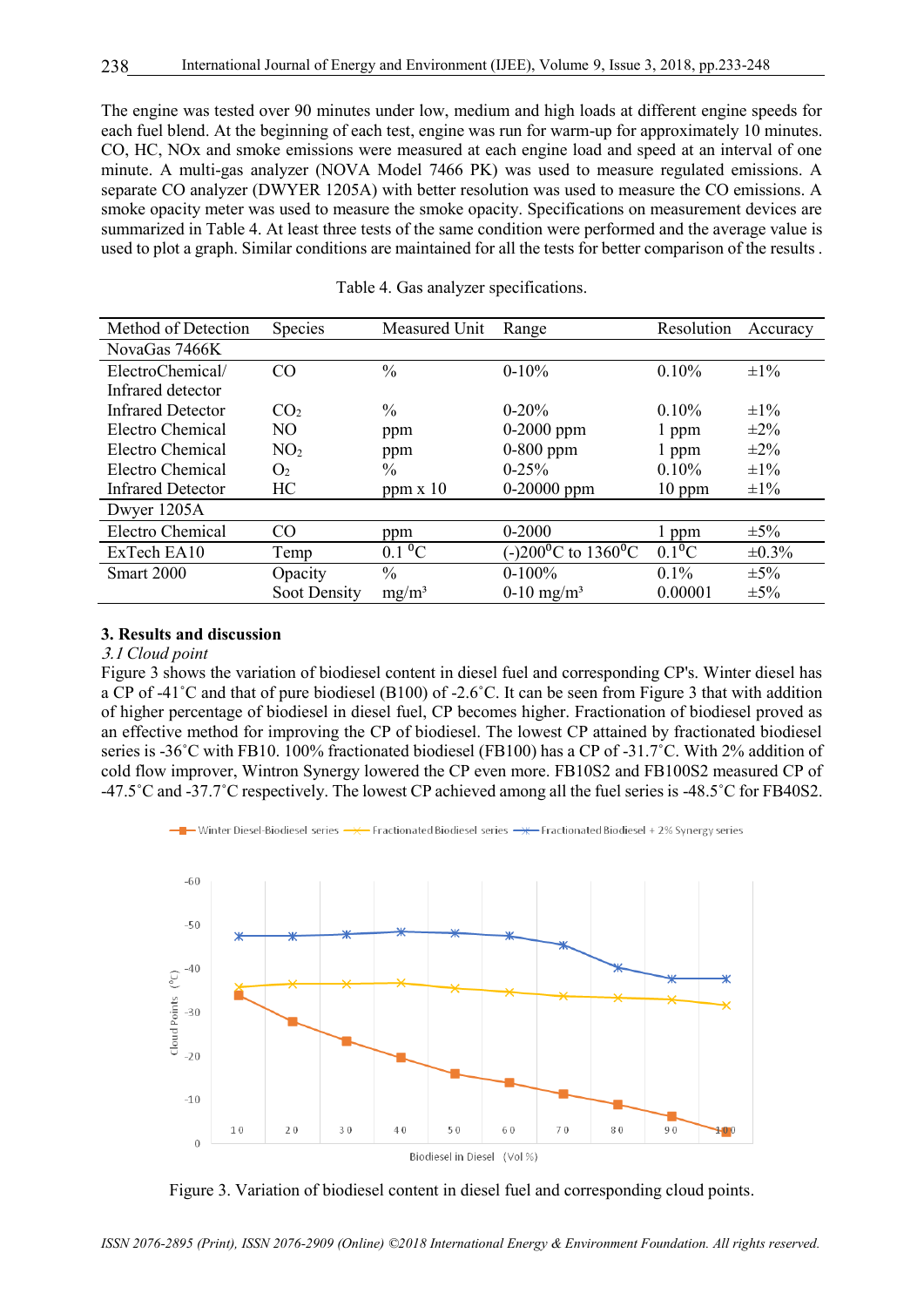# 2.1.2 *Brake specific fuel consumption (BSFC)*

The variation of BSFC for all tested fuels with respect to engine speed and load is depicted in Figure 4. It was observed that the BSFC of biodiesel was generally higher compared to diesel fuel. Biodiesel normally possesses lower heating value because of its fuel-borne oxygen. High fuel consumption can be attributed to the lower heat content of biodiesel blends.



Figure 4. BSFC values at (a) 1000 rpm (b) 2100 rpm (c) 3000 rpm for different fuel blends under variable engine loads.

At 1000 rpm, BSFC value was maximum compared to other rpm condition at similar loads. BSFC decreased at 2100 rpm and then increased slightly at 3000 rpm due to frictional loss increases and volumetric efficiency decreases compared to lower speed. Figure 4 also showed decrease in BSFC as the load was increased. At lower loads, very less fuel is injected into the combustion chamber resulting in lowered cylinder pressure and temperatures. With increase in load, more fuel enters the combustion chamber resulting in elevated temperatures which help better combustion reduce the BSFC gradually. The respective average BSFC of B20, B50 and B100 at high, medium and low load conditions are 234, 237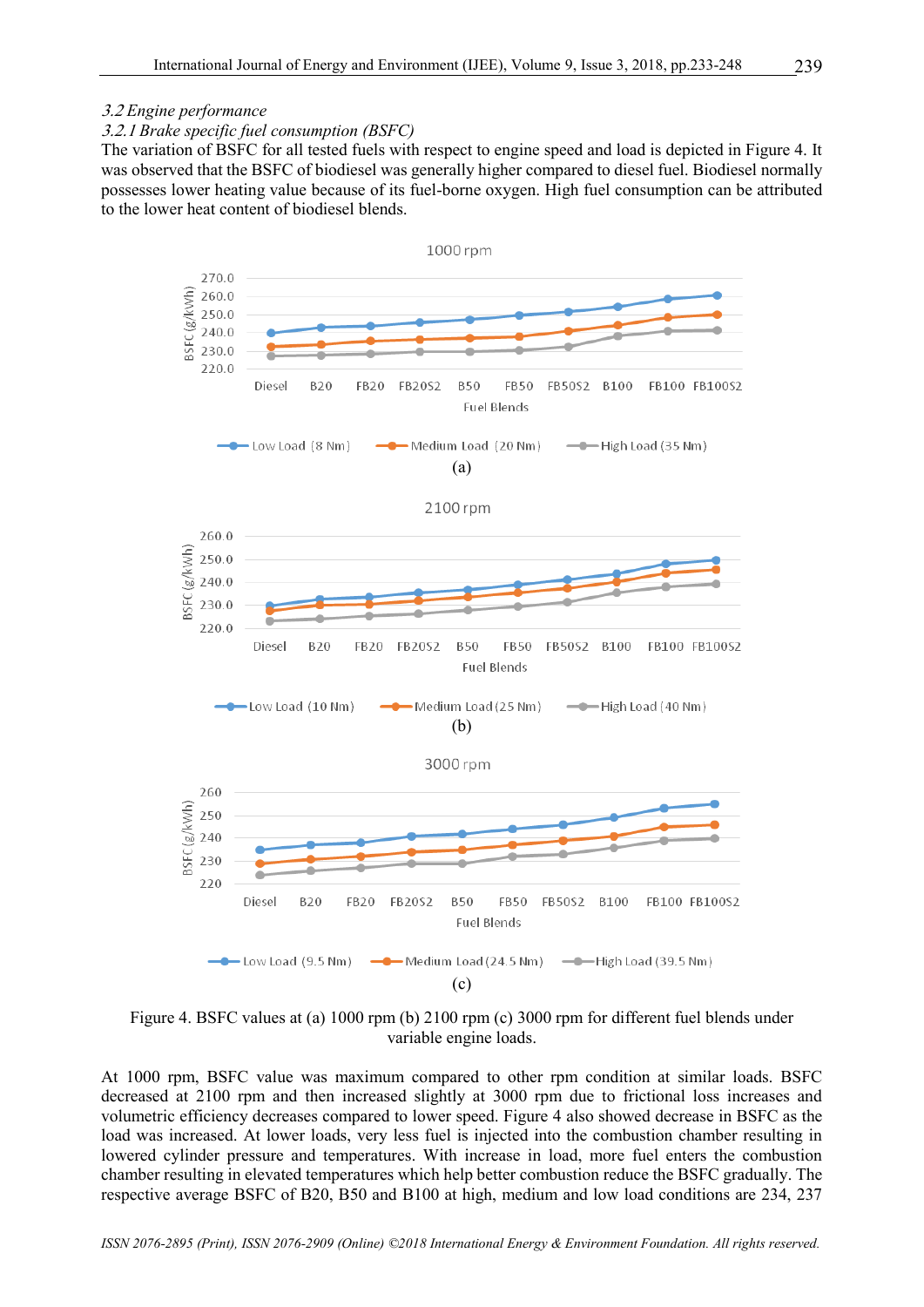and 244 g/kWh, respectively at 1000 rpm, 229, 232 and 238 g/kWh at 2100 rpm, and 231, 235 and 241 g/kWh, respectively at 3000 rpm. Overall, FB100 and FB100S2 increase BSFC the most at all loads due to lower heating value compared to other fuel blends. The average minimum BSFC value at variable engine speed for the blend with additives (FB20S2) was 240, 234 and 228 g/kWh at low, medium and high loads; and without additive (FB20) it was 237, 233 and 224 g/kWh at low, medium and high loads.

#### 2.1.1 *Brake Thermal Efficiency*

Brake thermal efficiency (BTE) is a parameter that determines the transformation of heat energy to useful work. Even though biodiesel blends have higher BSFC, the efficiency of the blends is also higher than diesel fuel because of better combustion due to higher oxygen content in the blends. The results indicate that biodiesel blends are better than diesels at all load conditions, and inherent oxygen of biodiesel can enhance the combustion process. It is observed from Figure 5, that there is an increase of BTE for all fuel blends with increasing loads. This is due to increase of average combustion temperature at higher loads, which can facilitate better combustion.



Figure 5. BTE values at (a) 1000 rpm (b) 2100 rpm (c) 3000 rpm for different fuel blends under variable engine loads.

*ISSN 2076-2895 (Print), ISSN 2076-2909 (Online) ©2018 International Energy & Environment Foundation. All rights reserved.*

240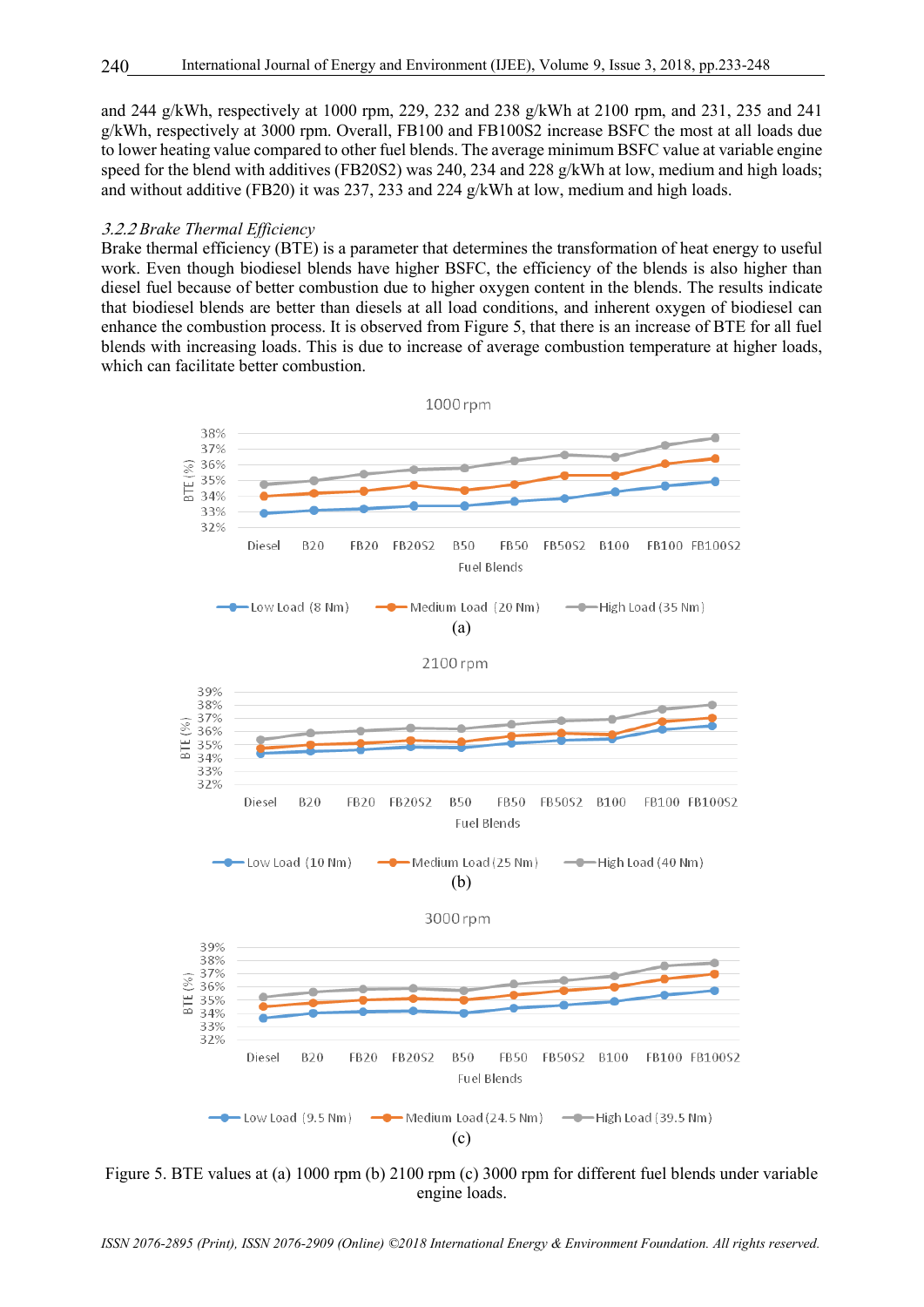Test results showed that BTE increased with increasing engine speed of the engine from 1000 rpm to 2100 rpm due to better atomisation and fuel-air mixing with increase in speed and then reduced slightly for 3000 rpm. Furthermore, the higher efficiency with fractionated biodiesel-diesel blends than diesel indicates that combustion with fractionated biodiesel-diesel blends is better than diesel fuel combustion. This is attributed to higher oxygen content of fractionated biodiesel. Therefore, low emission of CO and HC are expected due to better combustion with fractionated biodiesel, which will be discussed in the following subsection. On an average, pure biodiesel has about 4.8% higher efficiency at low load condition, about 5.7% under medium load, and about 5.4% under high load operation at 1000, 2100 and 3000 rpm, respectively. The average increase of BTE was 5%, 6% and 6.4% with respect to diesel fuel for FB100 for low, medium and high loads, respectively. Similarly, for FB100S2, the average increase of BTE was 5.8%, 6.6% and 7.3% for low, medium and high loads, respectively.

# 2.2 *Engine emissions*

# 2.2.2 *CO emissions*

Figures 6(a)-6(c) illustrate the CO emissions at different engine loads and speeds for various fuel blends. Average CO emissions over the testing period from different blends were compared to those of conventional diesel fuel. It was found that higher biodiesel content causes higher reductions in CO emissions. This was due to higher oxygen content in the biodiesel compared to diesel fuel which results in more efficient combustion compared to diesel fuel.



Figure 6. CO emissions at (a) 1000 rpm (b) 2100 rpm (c) 3000 rpm for different fuel blends under variable engine loads.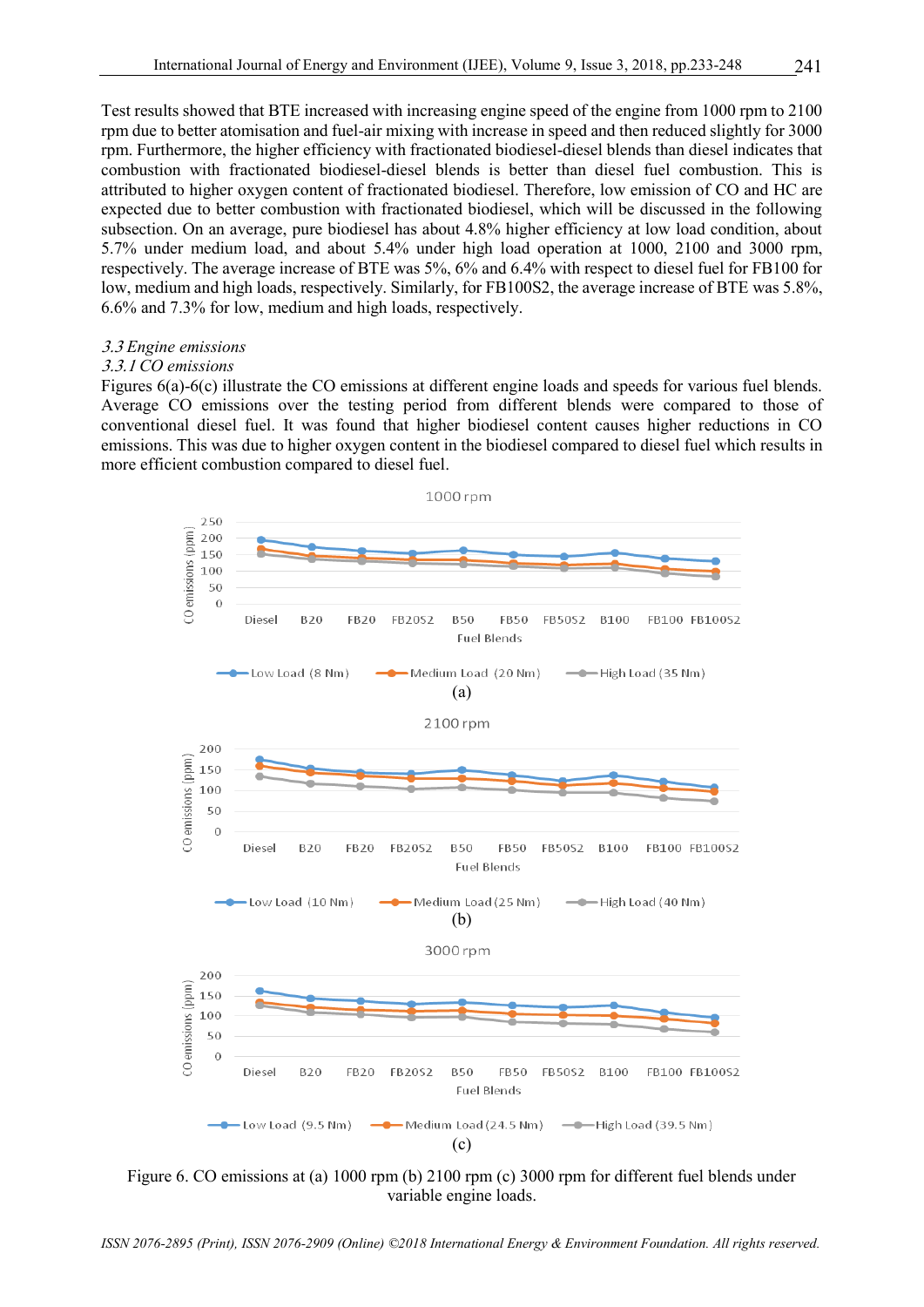In addition, engine load was proved to have a big effect on CO emissions. The results showed decrease of CO emissions with higher engine loads. This could be due to the fact that air-fuel mixture has lower temperature at low load conditions leading to higher CO emissions than at high loads. It was also observed that all the blends had lower CO emission than diesel fuel all-over the engine speed range, which decreased with the increase of engine speed. With 2% Wintron Synergy in fractionated biodiesel-diesel blend, additional fuel-bound oxygen in the blends ensured CO oxidation further, which helped reducing more CO emissions. FB100S2 produced the lowest CO emissions at all load and speed conditions. All the fractionated biodiesel-diesel-synergy blends generated slightly lower CO emission with that of fractionated biodiesel-diesel blends. Average CO emissions for FB100S2 were 92, 80 and 71 ppm, respectively at 1000, 2100 and 3000 rpm at different engine loads.

#### 2.2.1 *HC emissions*

HC emissions at different engine load and speed for different biodiesel fuel blends is illustrated in Figure 7. Unburned hydrocarbon originated from various sources in the cylinder during combustion. Generally in a diesel engine, HC emission was mainly due to reasons such as fuel trapping in the crevice volumes of the combustion chamber, low temperature bulk quenching of oxidation reactions, locally over lean or over rich mixture, liquid wall films for excessive spray impingement, and incomplete fuel evaporation. Oxygenated compounds in biodiesel reduced the HC emission significantly in all the biodiesel blends as can be seen in Figure 7.



Figure 7. HC emissions at (a) 1000 rpm (b) 2100 rpm (c) 3000 rpm for different fuel blends under variable engine loads.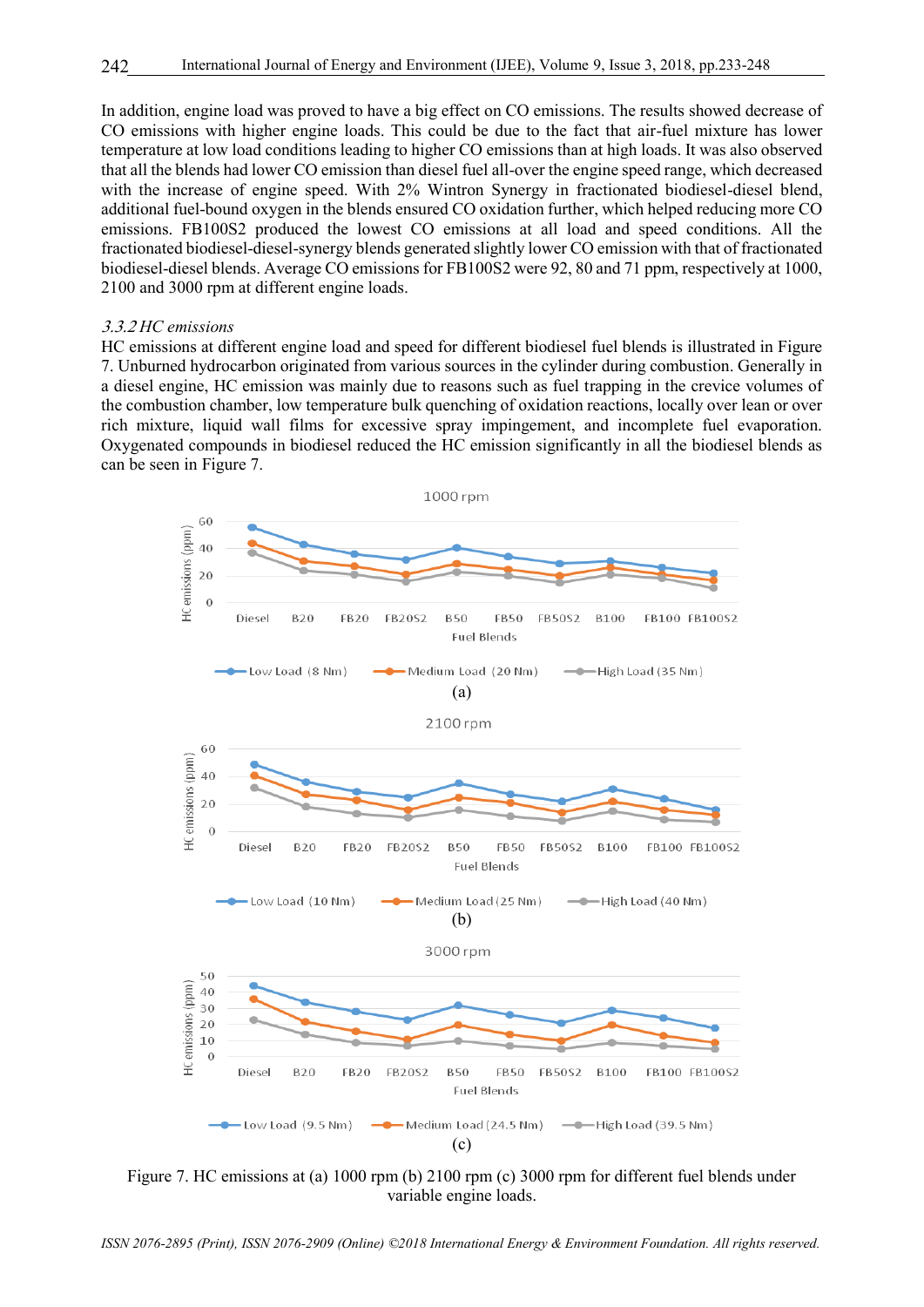At 1000 rpm under low load condition, HC produced from different fuel blends was 56 ppm from diesel, 43 ppm from B20, 36 ppm from FB20 and 32 ppm from FB20S2. Increasing the engine load and speed reduced HC emissions slightly for all fuel blends. At 1000 rpm, HC emissions for B20 reduced on an average of 30%, 42% and 54% under low, medium and high load, respectively. At 2100 rpm, HC emissions for B20 reduced on an average of 36%, 52% and 77% under low, medium and high load, respectively. At 3000 rpm, HC emissions for B20 reduced on an average at 29% under low load, 64% under medium and high loads. When engine speed was at maximum, all fuels showed a reduced amount of HC emissions compared to lower engine speed .

With increasing amount of fractionated biodiesel in blends, unburned HC emissions were lower than diesel fuel. These reductions can be attributed to the higher oxygen contents of fractionated biodiesel and synergy in the blends. It was noticed that at all engine loads and speeds, FB100S2 produced the least amount of HC emission as compared with other fuel blends. FB20S2 produced 32, 21 and 16 ppm of HC emission at 1000 rpm under low, medium and high load, respectively. At 2100 rpm, FB20S2 produced 25, 16 and 10 ppm of HC emission under low, medium and high load, respectively. Similarly at 3000 rpm, FB20S2 produced lower HC emissions measuring 23, 11 and 7 ppm of HC emission under low, medium and high loads.

#### 2.2.2 *NOx emissions*

Figure 8 shows the NOx emissions for different biodiesel blends with the variations of engine loads and speeds. All biodiesel blends produced higher amount of NOx emission than that of diesel fuel. The NOx emissions of biodiesel blends were gradually increased with the increase in concentration of normal biodiesel and fractionated biodiesel in the blends, and with the increase in engine loads. However, NOx emissions decreased with increase in engine speed, possibly due to leaner combustion. With increase in load, exhaust temperature was increased, which was an indication of high in-cylinder temperature combustion. Consequently, NOx was increased at higher loads. However with increase in engine speed, no increase of exhaust temperature was recorded.

The maximum amount of NOx emissions (308 ppm) was found with fractionated biodiesel with 2% Wintron Synergy at 1000 rpm under high load. Fractionated biodiesel with 2% Wintron Synergy series produced higher NOx emissions compared with biodiesel series because synergy has oxygen content in it. At low load conditions, B20 produced much lower NOx emissions at all engine speeds compared with other biodiesel blends. Diesel fuel produced least NOx emissions at all loads and speed compared to other fuel blends. At 3000 rpm, diesel produced 105 ppm of NOx emission compared to 145 ppm at 1000 rpm under low load. Similarly for pure biodiesel, NOx emission was 228 ppm at 3000 rpm compared to 298 ppm at 1000 rpm under high load condition.

#### 2.2.2 *Smoke opacity*

Figure 9 shows the exhaust smoke opacity for biodiesel blends at different engine loads and speeds. Soot content in the exhaust gas was indicated by the smoke opacity, therefore this parameter can be correlated with fuels tendency to form soot during combustion. They are mainly formed due to incomplete combustion of hydrocarbon fuel. The composition of smoke generally depends on engine operating conditions and different fuel properties.

It can be observed that, smoke opacity values were quite lower than diesel for all biodiesel blends with increase in biodiesel content. Higher oxygen and lower sulfur content in normal biodiesel and lower amount of saturated fatty acid compounds in fractionated biodiesel are responsible for this decrement. Application of oxygenated additives enhanced the decrement even further. In Figure 9 (a), (b) and (c), it can be seen that 2% Wintron Synergy additive blends had lower smoke opacity than corresponding fractionated biodiesel blends. It can be attributed to the extra fuel-bound oxygen of the blends with synergy which assisted the combustion to be leaner. Fractionated biodiesel blends generated higher reduction against the corresponding normal biodiesel blends, which can be attributed to considerable lower saturated compounds present in fractionated biodiesel compared to normal biodiesel, causing a better atomization of the corresponding blends. Increasing the engine speed helped in reduction of smoke opacity emissions due to lean combustion. The average smoke opacity emission for FB20S2 was 3.4%, 2.2% and 1.5% at 1000, 2100 and 3000 rpm, respectively. For FB50S2 at 1000 rpm, the smoke opacity was 2.1%, 3.2% and 3.9% under low, medium and high load, respectively. Similarly for FB50S2 at 2100 rpm, smoke opacity was 1.7%, 2.3% and 2.9% under low, medium and high load respectively. Finally at 3000 rpm, smoke opacity for FB50S2 was 1.2%, 1.3% and 1.9% under low, medium and high load, respectively. However,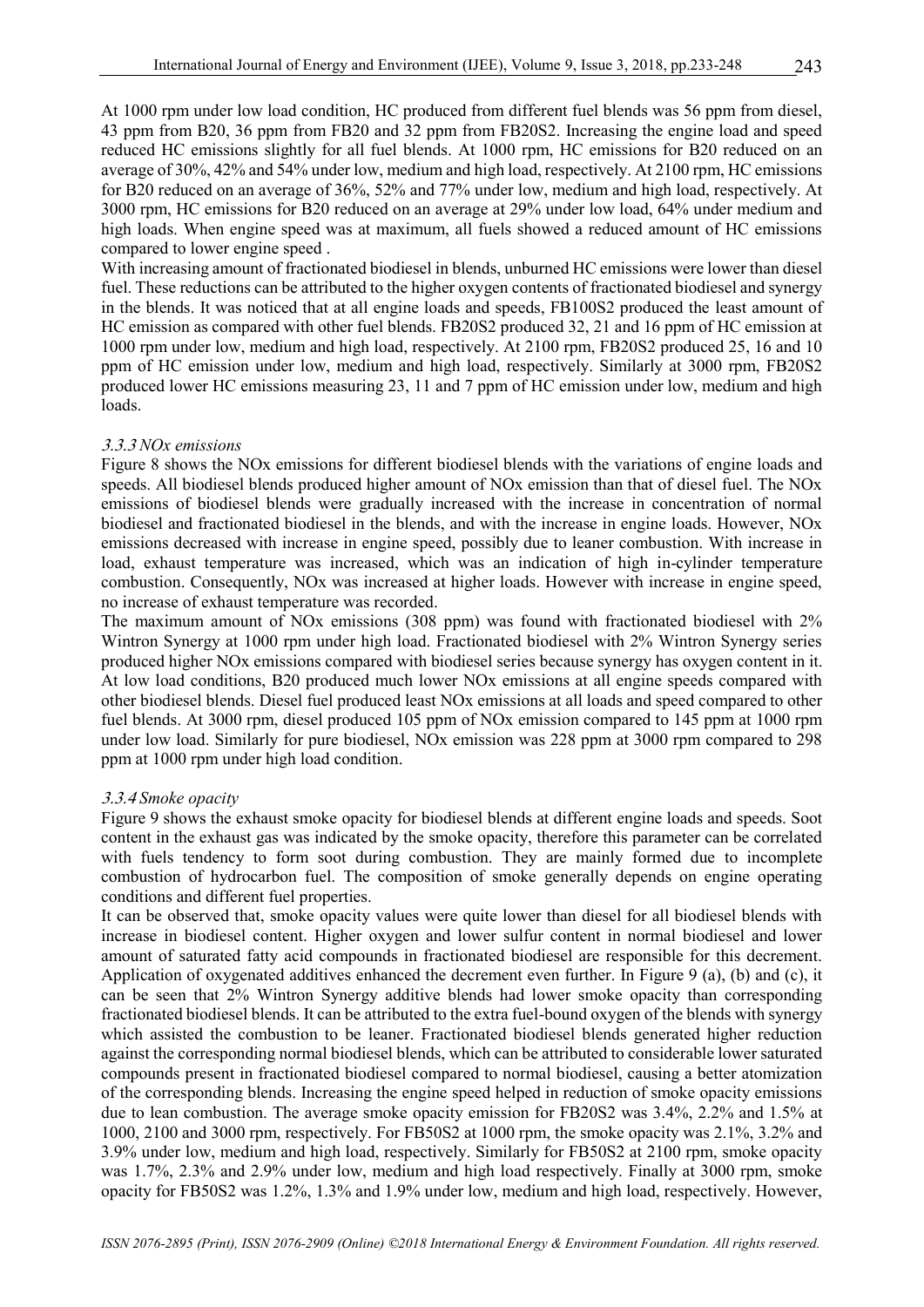with increase in load, smoke opacity increased slightly at all engine speed; this could be due to the fact that large amount of fuel was injected into the combustion chamber resulting in higher pockets of fuel, which may not involve in combustion process and emit high amount of smoke. At 1000 rpm, FB100S2 reduced smoke opacity by 50% under low load, 48% under medium load and 41% reduction at high load compared to diesel fuel. At 2100 rpm, FB100S2 reduced smoke opacity by 40%, 29% and 25% under low, medium and high load, respectively. Similarly at 3000 rpm, 18%, 16% and 23% reductions in low, medium and high load, respectively were obtained.



Figure 8. NOx emissions at (a) 1000 rpm (b) 2100 rpm (c) 3000 rpm for different fuel blends under variable engine loads.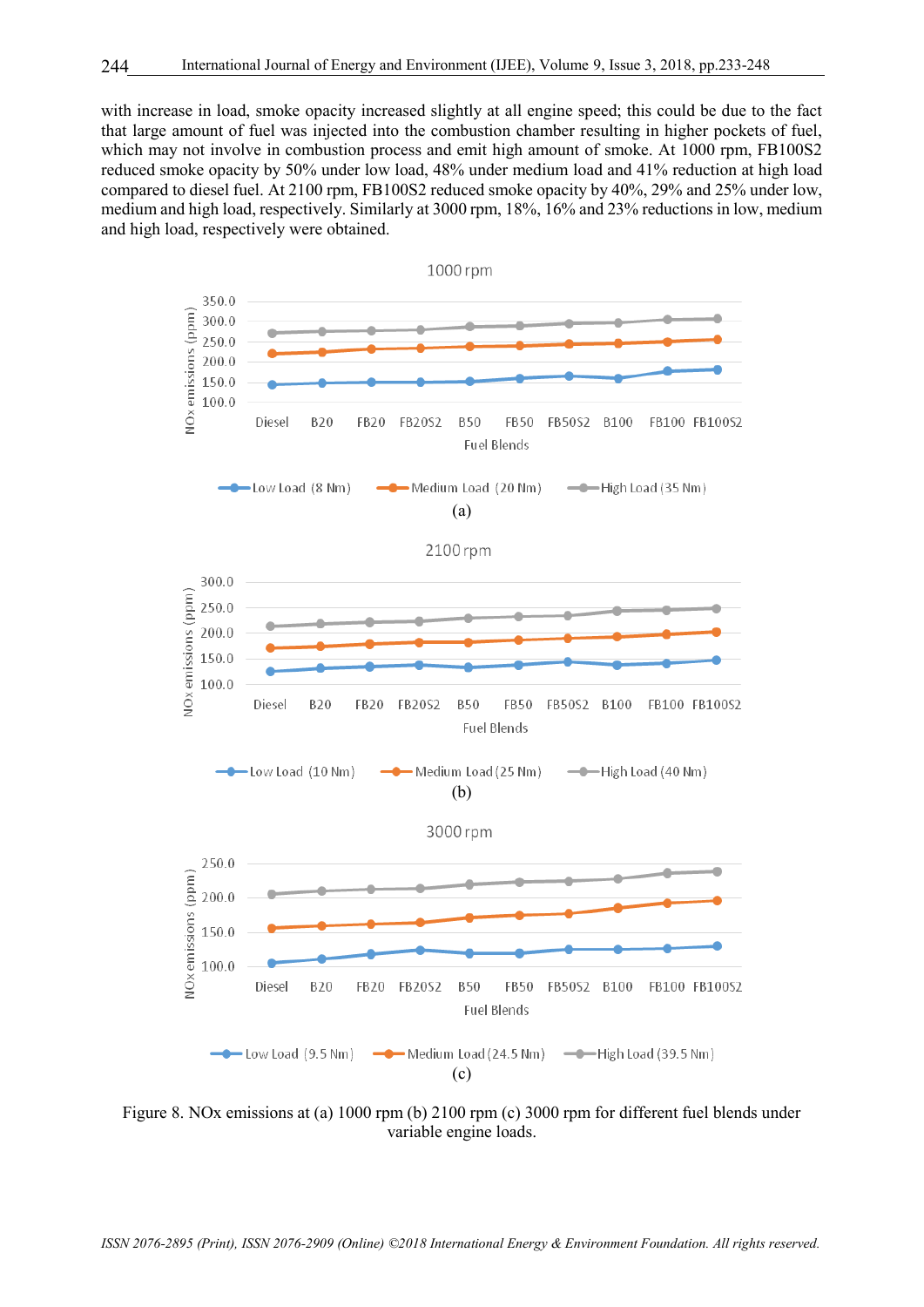

Figure 9. Smoke opacity emissions at (a) 1000 rpm (b) 2100 rpm (c) 3000 rpm for different fuel blends under variable engine loads.

# **4. Conclusions**

In this study, an experimental investigation was conducted to explore the performance and emissions of different normal biodiesel blends and fractionated biodiesel blends with cold flow improver Wintron Synergy on a light-duty DI diesel engine. Conclusions from these test results are summarized below.

1. The CPs of fractionated biodiesel blends were significantly lower than the CPs of normal biodiesel blends. Moreover, CPs of fractionated biodiesel blends with 2% Wintron Synergy were further lower than fractionated biodiesel blends. It was found that fractionated biodiesel up to 80% fractionated biodiesel with 2 vol% of Wintron Synergy in winter diesel is most suited to be used in extreme cold weather conditions.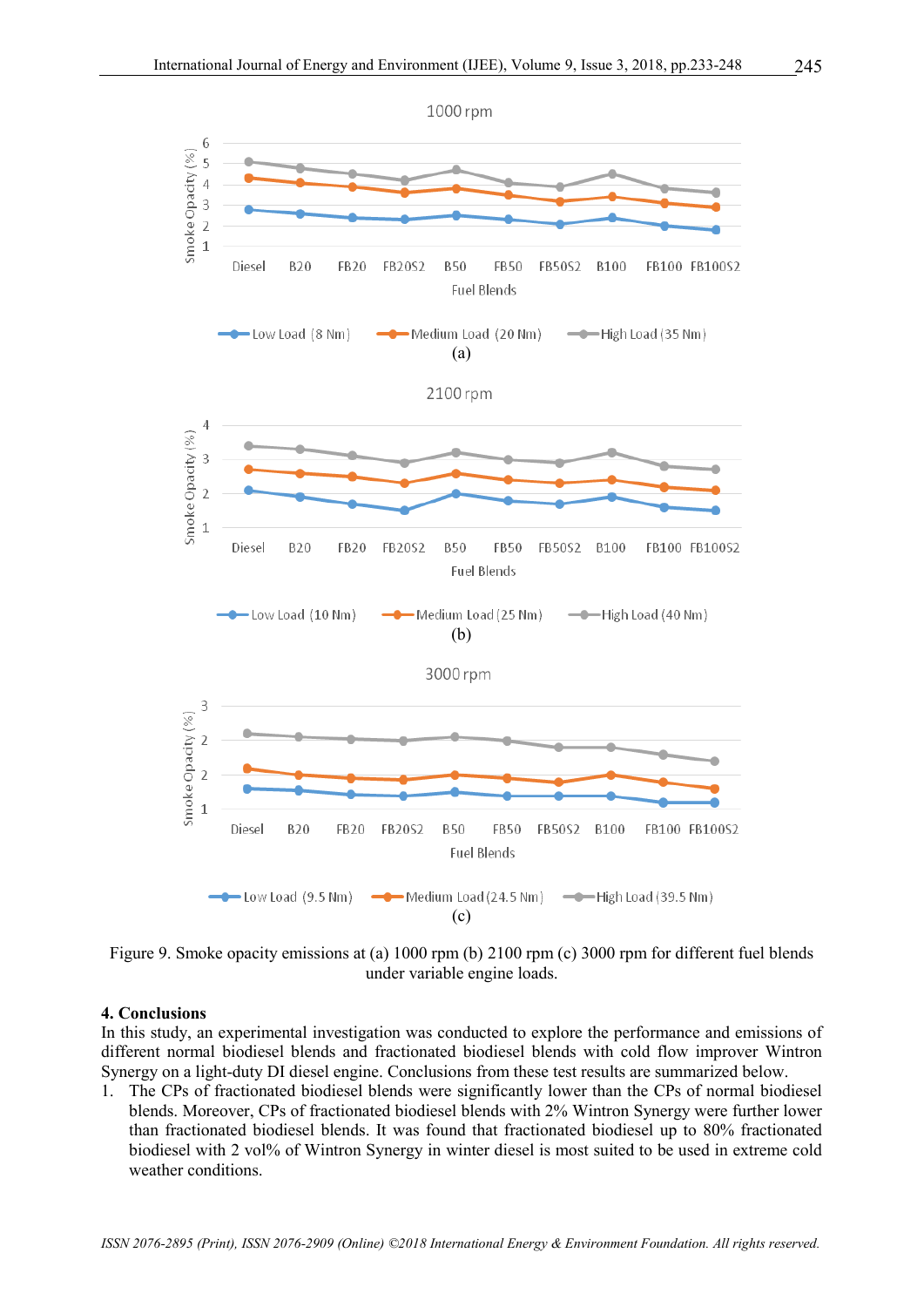- 2. Compared to diesel fuel, all the biodiesel fuel blend series increased BSFC, and 2100 rpm shows the lowest BSFC. BTE was inversely proportional to BSFC, and BTE increased with biodiesel content in fuel blend similar to the BSFC trend.
- 3. CO emissions for all fuel blends were lower at high load condition at each rpm. The higher the biodiesel percentage in biodiesel-diesel blends, the lower the CO emissions from low to high load conditions. Maximum reduction of CO emissions at variable engine load and speed was achieved by FB100S2, measuring an average of 72% lower emissions than diesel fuel.
- 4. HC emissions for all fuels were lower at high loads at different engine speeds. The HC emissions showed reduction with increase in engine speed. The higher the biodiesel percentage in biodieseldiesel blends, the lower the HC emissions, a similar trend to that of CO emissions. In light duty diesel engine at variable engine loads and speeds, average HC emissions were the lowest for fractionated biodiesel blends with synergy.
- 5. The highest NOx was emitted at high load at 1000 rpm with fractionated biodiesel. NOx emissions increased with increase in biodiesel content in fuel blends. However, there was reduction in NOx formation when engine speed was increased. Under variable engine load and speed, B100 produced an average NOx increase of 14%, 12% and 10% with low, medium and high load, respectively. Similarly with FB100S2, average NOx increase was 18%, 16% and 13%, respectively at low, medium and high load.
- 6. All the fuel blend series reduced smoke opacity at all engine load and speed conditions than diesel. In this engine under variable engine load, smoke opacity decreased with increase in biodiesel percentage in the blends. All the fuel blend series increased smoke opacity with higher engine load and decreased with increase in engine speeds. With FB100S2, the lowest average smoke opacity emissions were obtained, which were 1.6%, 2.3% and 2.9% at low, medium and high load, respectively.

# **Acknowledgements**

The authors would like to thank the graduate students at Lakehead University: Jorge Calder, Osama Elsanusi and Manpreet Singh Sidhu for their unconditional help throughout this project. Thanks are also given to Mr. Joe Ripku, technologist in the Department of Mechanical Engineering and Debbie Puumala, technician in the Department of Chemistry, both at Lakehead University for their assistance.

# **References**

- [1] Knothe G, "Dependence of biodiesel fuel properties on the structure of fatty acid alkyl esters," Fuel processing technology, vol. 86, pp. 1059-1070, 2005.
- [2] Joshi R. M. and Pegg M. J, "Flow properties of biodiesel fuel blends at low temperatures," Fuel, vol. 86, pp. 143-151, 2007.
- [3] Kwanchareon P. and Luengnaruemitchai A, "Solubility of a diesel–biodiesel–ethanol blend, its fuel properties, and its emission characteristics from diesel engine," Fuel, vol. 86, pp. 1053-1061, 2007.
- [4] Kerschbaum S. and Rinke G, "Winterization of biodiesel by micro process engineering," Fuel, vol. 87, pp. 2590-2597, 2008.
- [5] Verma P. and Sharma M, "Evaluation and enhancement of cold flow properties of palm oil and its biodiesel," Energy Reports, vol. 2, pp. 2352-4847, 2016.
- [6] Bhale P. and Deshpande N. V, "Improving the low temperature properties of biodiesel fuel," Renewable Energy, vol. 34, pp. 794-800, 2009.
- [7] Dunn R. O, Ngo H. L. and Haas M. J, "Branched-chain fatty acid methyl esters as cold flow improvers for biodiesel," Journal of the American Oil Chemists' Society, vol. 92, pp. 853-869, 2015.
- [8] Chastek T. Q, "Improving cold flow properties of canola-based biodiesel," biomass and bioenergy, vol. 35, pp. 600-607, 2011.
- [9] Pérez Á. and Casas A, "Winterization of peanut biodiesel to improve the cold flow properties," Bioresource technology, vol. 101, pp. 7375-7381, 2010.
- [10] Sedgwick R. and Hoerr C, "Solubilities of saturated fatty acid esters," The Journal of Organic Chemistry, vol. 17, pp. 327-337, 1952.
- [11] Doğan T. H. and Temur H. "Effect of fractional winterization of beef tallow biodiesel on the cold flow properties and viscosity," Fuel, vol. 108, pp. 793-796, 2013.
- [12] Wang Y. and Ma S, "Improving the cold flow properties of biodiesel from waste cooking oil by surfactants and detergent fractionation," Fuel, vol. 90, pp. 1036-1040, 2011.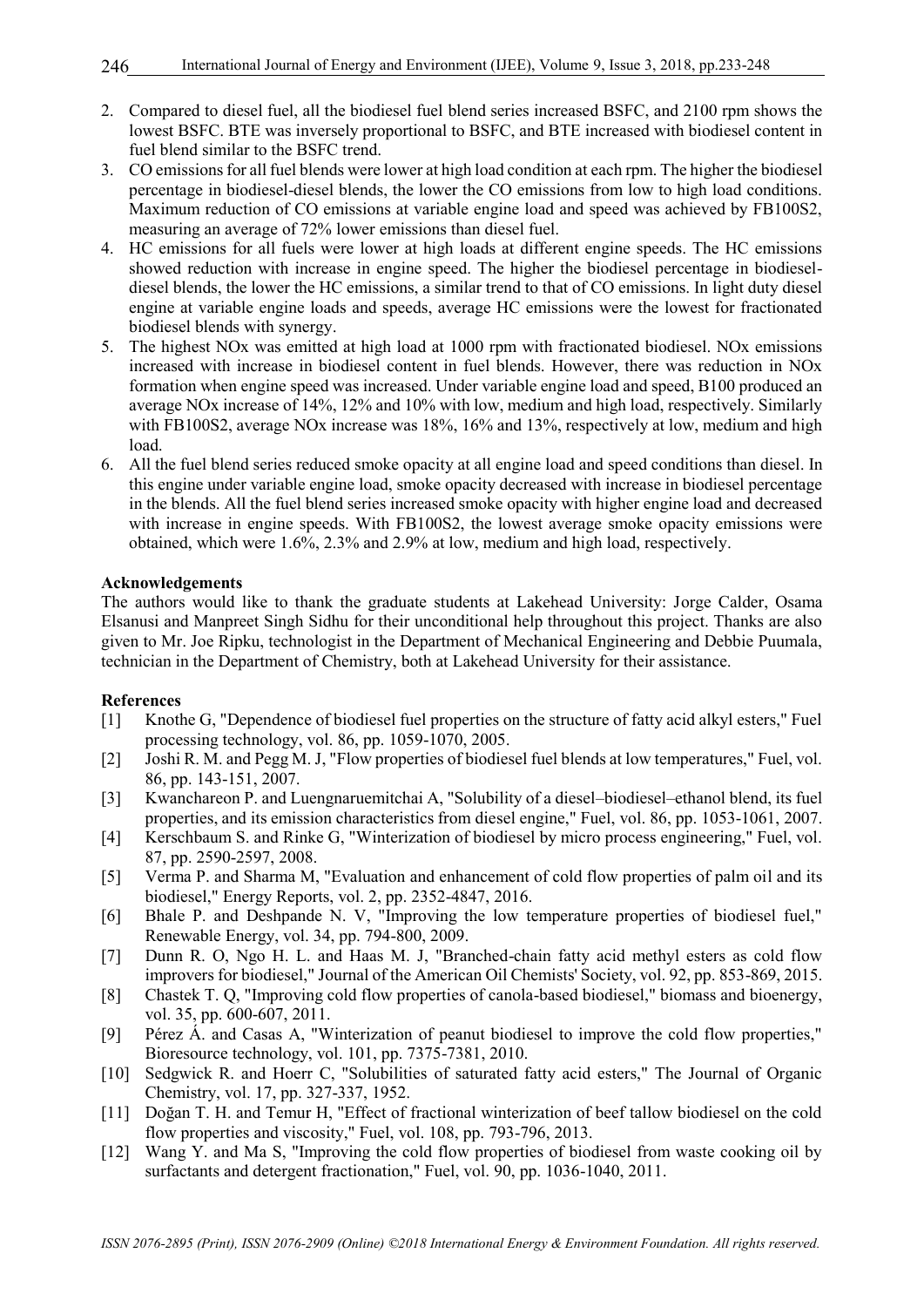- [13] Fernández C. M. and Fiori L, "Supercritical extraction and fractionation of Jatropha curcas L. oil for biodiesel production," The Journal of Supercritical Fluids, vol. 97, pp. 100-106, 2015.
- [14] Verma P. and Singh V. M, "Assessment of diesel engine performance using cotton seed biodiesel," Integrated Research Advances, 2014.
- [15] Roy M. M., Alawi M. and Wang W, "Effects of canola biodiesel on a DI diesel engine performance and emissions," International Journal of Mechatronics Engineering, vol. 13, pp. 46-53, 2013.
- [16] Roy M. M., Wang W. and Bujold J, "Biodiesel production and comparison of emissions of a DI diesel engine fueled by biodiesel–diesel and canola oil–diesel blends at high idling operations," Applied Energy, vol. 106, pp. 198-208, 2013.
- [17] Dwivedi G. and Jain S, "Impact of biodiesel and its blends with diesel and methanol on engine performance," International Journal of Energy Science, vol. 1, pp. 2304-3679, 2011.
- [18] Özener O. and Yüksek L, "Effects of soybean biodiesel on a DI diesel engine performance, emission and combustion characteristics," Fuel, vol. 115, pp. 875-883, 2014.
- [19] Liaquat A. and Masjuki H, "Impact of palm biodiesel blend on injector deposit formation," Applied energy, vol. 111, pp. 882-893, 2013.
- [20] Bhuiya M. and Rasul M, "Prospects of 2nd generation biodiesel as a sustainable fuel–Part 2: Properties, performance and emission characteristics," Renewable and Sustainable Energy Reviews, vol. 55, pp. 1129-1146, 2016.
- [21] Armas O. and García-Contreras R, "Impact of alternative fuels on performance and pollutant emissions of a light duty engine tested under the new European driving cycle," Applied energy, vol. 107, pp. 183-190, 2013.
- [22] An H. and Yang W, "Performance, combustion and emission characteristics of biodiesel derived from waste cooking oils," Applied energy, vol. 112, pp. 493-499, 2013.
- [23] Cheikh K. and Sary A, "Experimental assessment of performance and emissions maps for biodiesel fueled compression ignition engine," Applied Energy, vol. 161, pp. 320-329, 2016.
- [24] Yang W. and An H, "Performance, combustion and emission characteristics of biodiesel derived from waste cooking oils," Applied energy, vol. 112, pp. 493-499, 2013.
- [25] Zhang Z.-H. and Balasubramanian R, "Investigation of particulate emission characteristics of a diesel engine fueled with higher alcohols/biodiesel blends," Applied Energy, vol. 163, pp. 71-80, 2016.
- [26] Lanjekar R. and Deshmukh D, "A review of the effect of the composition of biodiesel on NO x emission, oxidative stability and cold flow properties," Renewable and Sustainable Energy Reviews, vol. 54, pp. 1401-1411, 2016.
- [27] How H. and Masjuki H, "An investigation of the engine performance, emissions and combustion characteristics of coconut biodiesel in a high-pressure common-rail diesel engine," Energy, vol. 69, pp. 749-759, 2014.
- [28] Biofuel Systems Group Limited, "Wintron Synergy- Cold Flow Additive for Biodiesel," [Online]. Available: http://www.biofuelsystems.com/other/wintron\_synergy.pdf. [Accessed November 2016].
- [29] Johnson S. C, "Low Cloud Point Biodiesel," 2014. [Online]. Available: https://ir.library.oregonstate.edu/xmlui/bitstream/handle/1957/54822/Shanti%20Johnson%20thesis %20document%209.2014.pdf?sequence=1. [Accessed January 2017].



**Arvind Mangad** received MSc degree in Mechanical Engineering from Lakehead University, Thunder Bay, Canada in 2017. As part of his studies, he helped devise a way of improving the emissions and low temperature properties of biodiesel in diesel engines. His research was recognized in two subsequent peerreviewed papers on the same topic. Mr. Mangad is registered with Professional Engineers of Ontario as an EIT and is working towards P.Eng.

E-mail address: amangad@lakeheadu.ca